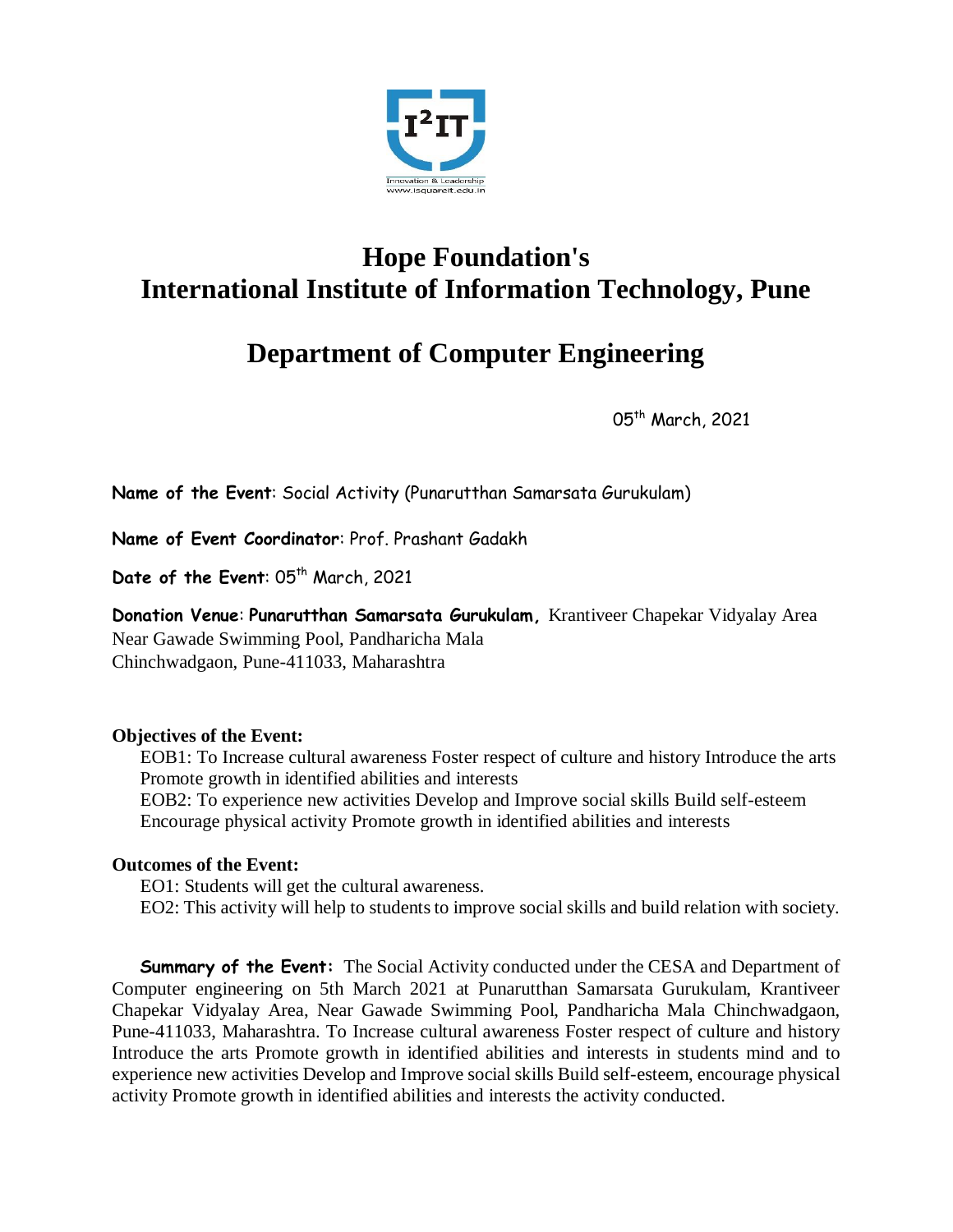We donated the required grocery to the students those who are learning in Punarutthan Samarsata Gurukulam.

Photo graphs